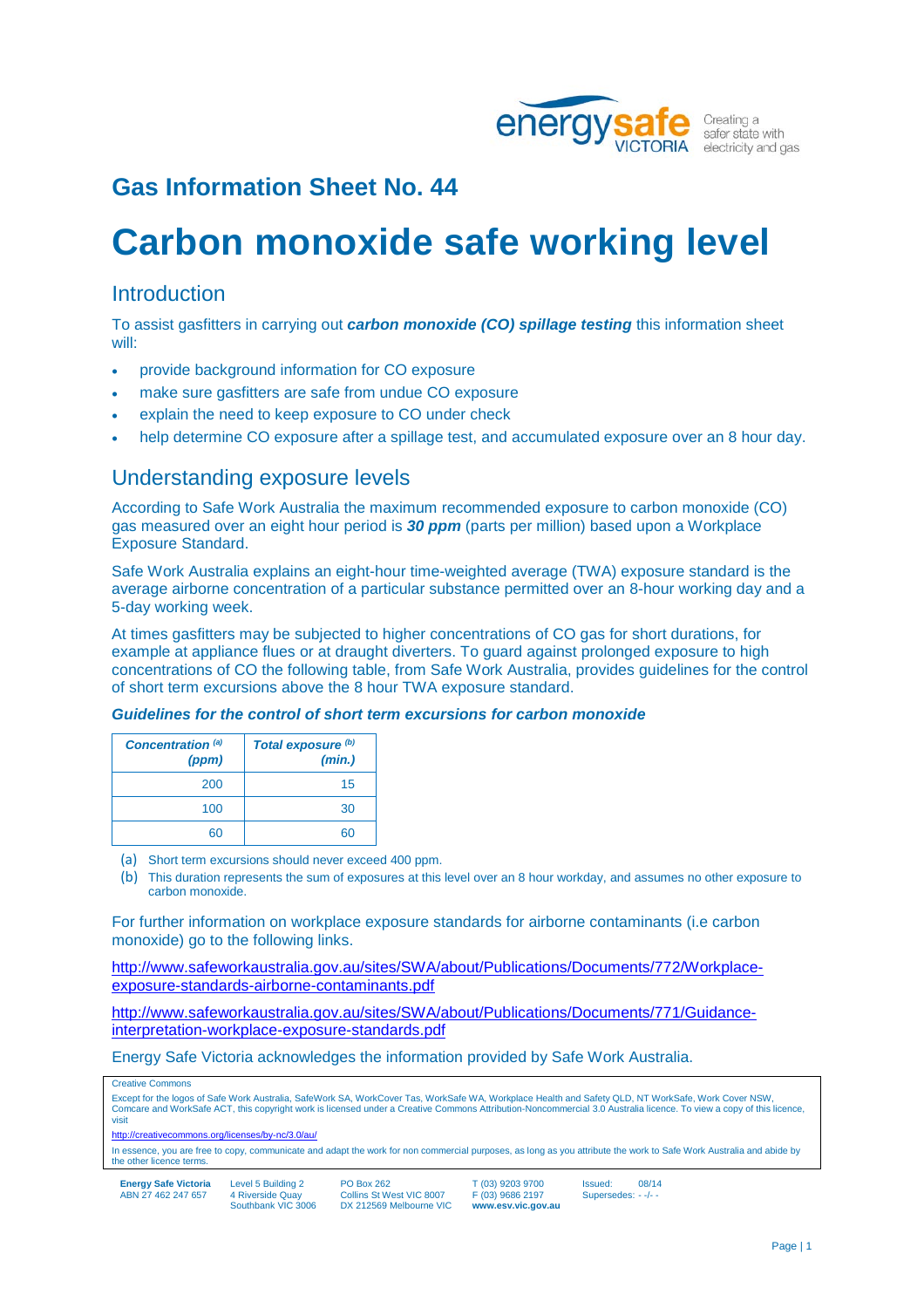

### Measuring your exposure

It is unlikely gasfitters will be exposed to CO on every job they attend, however where CO is encountered exposure levels will most likely be low as the CO concentration in the room will be far less than the concentration at the appliance while the spillage test is underway.

Gasfitters should use a calibrated gas analyser or carbon monoxide detector (refer to ESV Gas Information Sheet 37) to check ambient CO levels while conducting spillage tests.

To measure your exposure to CO gas over an eight hour period you need to measure the amount of CO where you are located, not the CO readings only at the appliance.

Begin your spillage testing:

- 1. Test for CO spillage as outlined in Gas Information Sheet 38 for:
	- − Open flued indoor gas appliances fabricated flue
	- − Open flued indoor gas appliances existing chimney
	- − Central heating units
	- − Room sealed space heaters
- 2. While carrying out CO spillage testing (above) take readings of CO gas concentration in the room in which you are working and note the time of your exposure (i.e. the length of time of your spillage test).

You need this information to calculate your time weighted average CO exposure level for an eight hour period. This becomes very important when planning to carry out a number of spillage tests in one day so that you can anticipate when you are approaching the maximum allowable limit of 30 ppm of CO.

If you are exposed to higher CO concentrations near the appliance, while carrying out spillage testing, also include this exposure and duration of exposure in your time weighted average calculations.

Exposure over an eight hour period can be calculated with the following formula.

TWA<sub>8 hour</sub> = [Exposure time (min) x CO (ppm)]/480 (8 hours is equivalent to 480 minutes).

T (03) 9203 9700  $F(03)$  9686 2197 **www.esv.vic.gov.au** Issued: 08/14 Supersedes: - -/-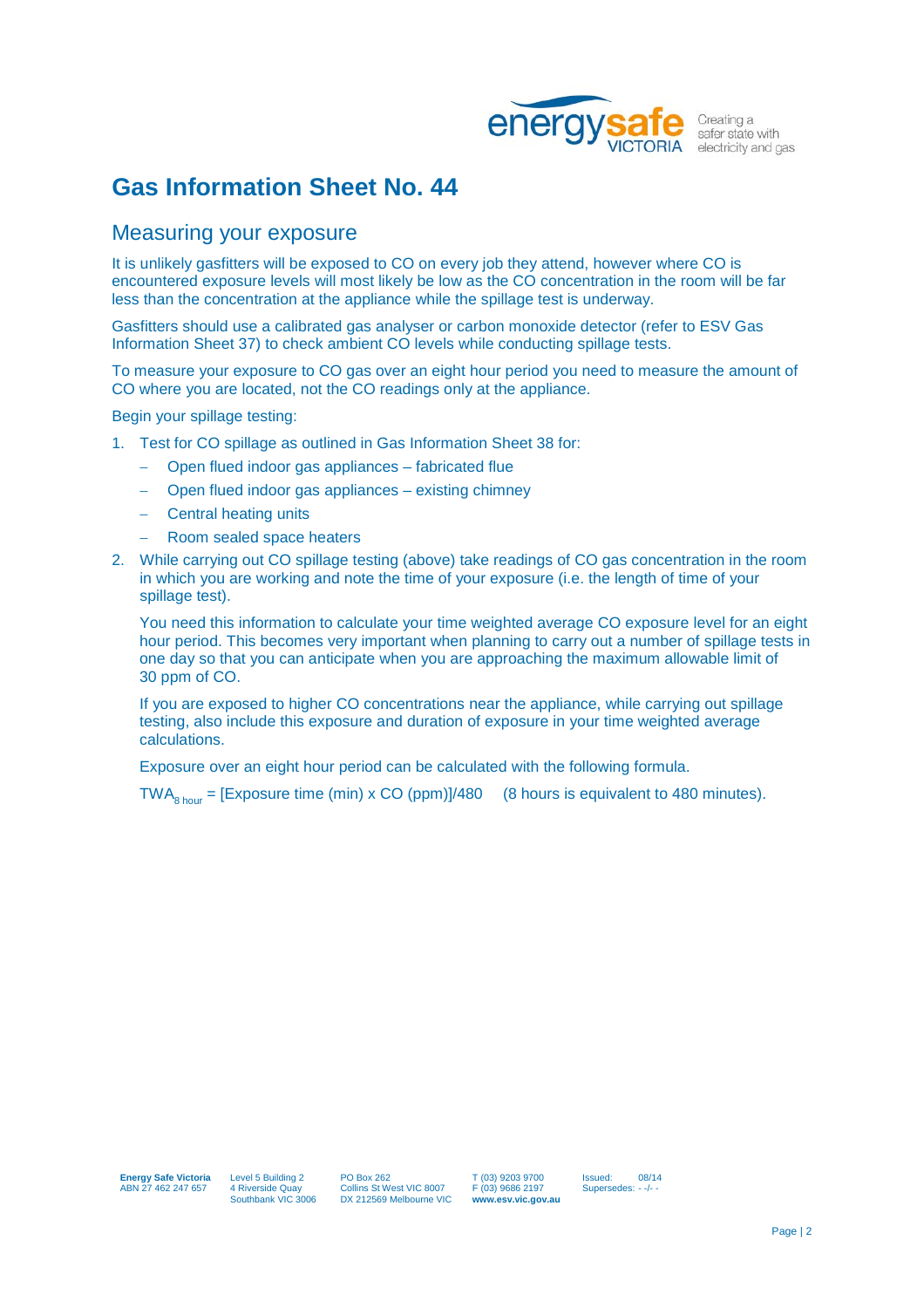

## Exposure calculations

These examples are only for demonstration and may not reflect actual CO occupational exposure levels.

Note: CO concentration when not in a testing environment is assumed to be negligible, i.e. 0 ppm.

#### *Example 1*

A gasfitter attends a job to test for CO spillage believed to be coming from a gas heater in a domestic dwelling. The whole test takes 20 minutes, and even though the measured CO spillage from the gas heater draft diverter was 400 ppm, the gasfitter was only exposed to 90 ppm CO (ambient exposure) for the 20 minutes of the test.

| Exposure concentration while testing: | 90 ppm     |
|---------------------------------------|------------|
| Exposure time while testing:          | 20 minutes |

**Exposure calculation:** Time weighted average exposure calculation

- $=(90 \times 20)/480 = 2400/480$
- = 3.75 ppm exposure over eight hours.

An average exposure of 3.75 ppm CO gas over eight hours is well below the maximum recommended exposure limit of 30 ppm.

#### *Example 2*

A gasfitter attends six separate jobs to test for CO spillage from gas heaters in six different domestic dwellings. Test times vary from 15 to 35 minutes. While the measured CO spillage from each of these appliances is 400 ppm, the gasfitter was exposed to varying levels of CO during the tests. See the example below for an explanation.

| Number of test jobs:                                                              | 6 separate jobs                      |
|-----------------------------------------------------------------------------------|--------------------------------------|
| Exposure time while testing:                                                      | variable                             |
| Exposure (ambient) concentration while testing: 90 ppm for 30 minutes – for job 1 |                                      |
|                                                                                   | 85 ppm for 35 minutes - for job 2    |
|                                                                                   | 100 ppm for 25 minutes $-$ for job 3 |
|                                                                                   | 180 ppm for 15 minutes - for job 4   |
|                                                                                   | 110 ppm for 27 minutes $-$ for job 5 |
|                                                                                   | 45 ppm for 32 minutes – for job 6    |

*Exposure calculation:* Time weighted average exposure calculation

- $= [(90 \times 30) + (85 \times 35) + (100 \times 25) + (180 \times 15) + (110 \times 27) + (45 \times 32)]/480$
- $=$  [2700 + 2975 + 2500 + 2700 + 2970 + 1440]/480
- = 31.8 ppm exposure over eight hours.

Exceeding 30 ppm of CO gas exposure over eight hours is not recommended.

**Energy Safe Victoria** ABN 27 462 247 657

Level 5 Building 2 4 Riverside Quay Southbank VIC 3006 PO Box 262 Collins St West VIC 8007 DX 212569 Melbourne VIC

T (03) 9203 9700  $F(03)$  9686 2197 **www.esv.vic.gov.au** Issued: 08/14 Supersedes: - -/-